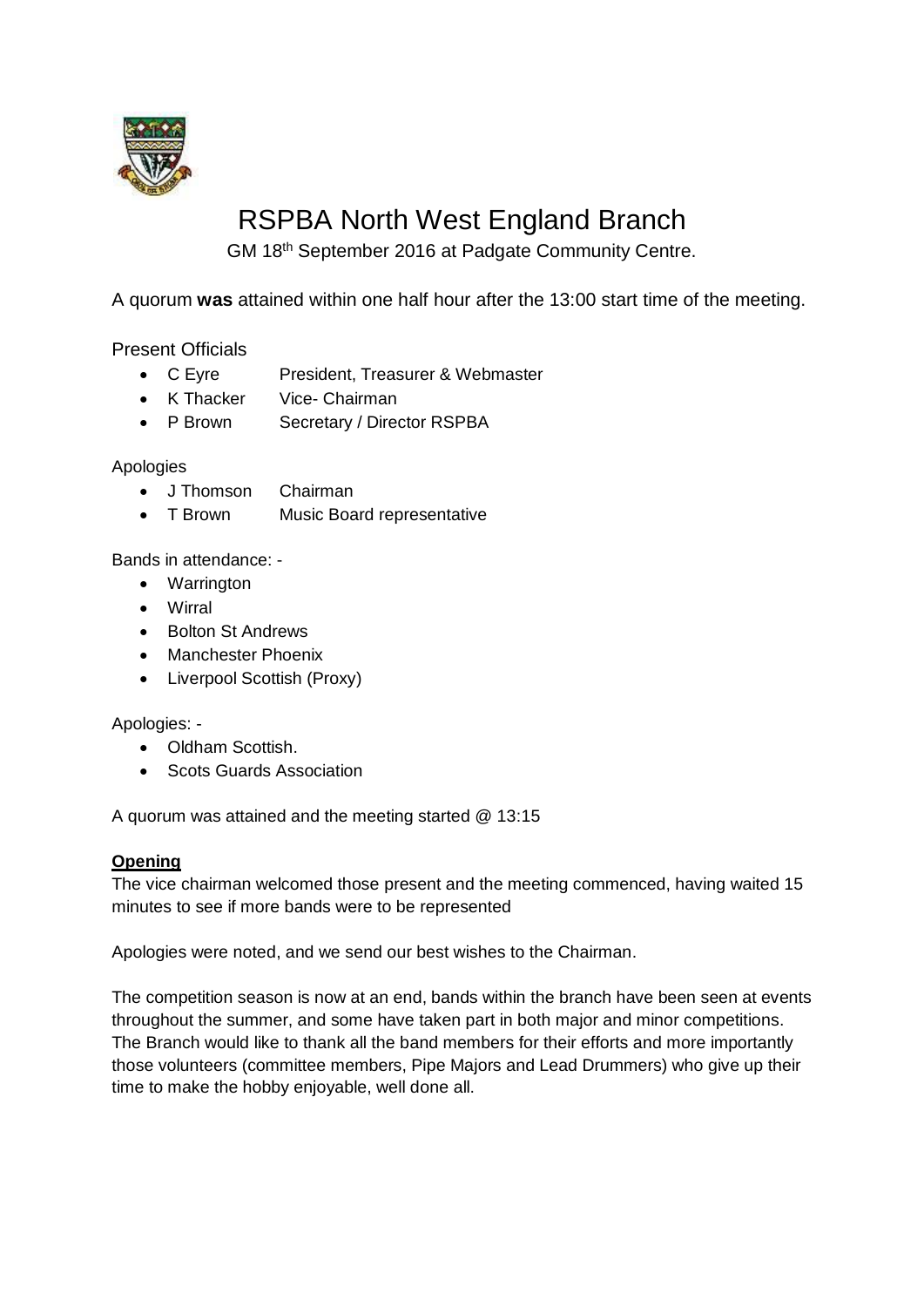The GM Minutes of the 3<sup>rd</sup> April were circulated for consideration. The minutes were accepted in full on a proposal by Warrington. It was seconded by Wirral. All others were like minded.

#### Matters Arising.

None.

## **Treasurers Report**

The Branch closing balance for September 2016 is £2460. We are showing a profit for the year of £98.51. This does not include an outstanding entry fee of £16, but does include a £75 donation for the 2017 drumming prizes.

We successfully held our competitions and a combined piping / drumming workshop, the raffles were a success due to the range of prizes, and the generosity of members and their guests

## **Directors Report**

The next directors meeting is on the 1<sup>st</sup> of October.

The competition season has been a success, with no issues being reported. Discussion around the organisation of majors took place. Areas of feedback were provided such as; need to finish the event earlier, notification of what event is taking place in what arena, maximising use of arenas.

To keep our branch, we need a minimum of 12 bands to pay their membership in Oct/Nov 2016.

There has been no feedback on the review of Band and Member registrations.

#### **Music Board Report**

The music board meeting was held on the  $17<sup>th</sup>$  September 2016.

A large element of the meeting was taken up with the post season regrading of Bands. No band in the Branch (or England) was impacted. Details are available on the RSPBA web site.

The prescribed tunes available for use in the 2016/17 season are on the RSPBA website.

There is to be a Pipe Major / Leading Drummers workshop later in the year to help these individuals in their choice of tunes. Please consult the RSPBA web site for details.

The board is continuing to look at competition formats, as well as looking at reviewing the list of prescribed tunes. The qualifying places for the World Solo Drumming competition is under review, the proposal is to make more places available to regional competition winners.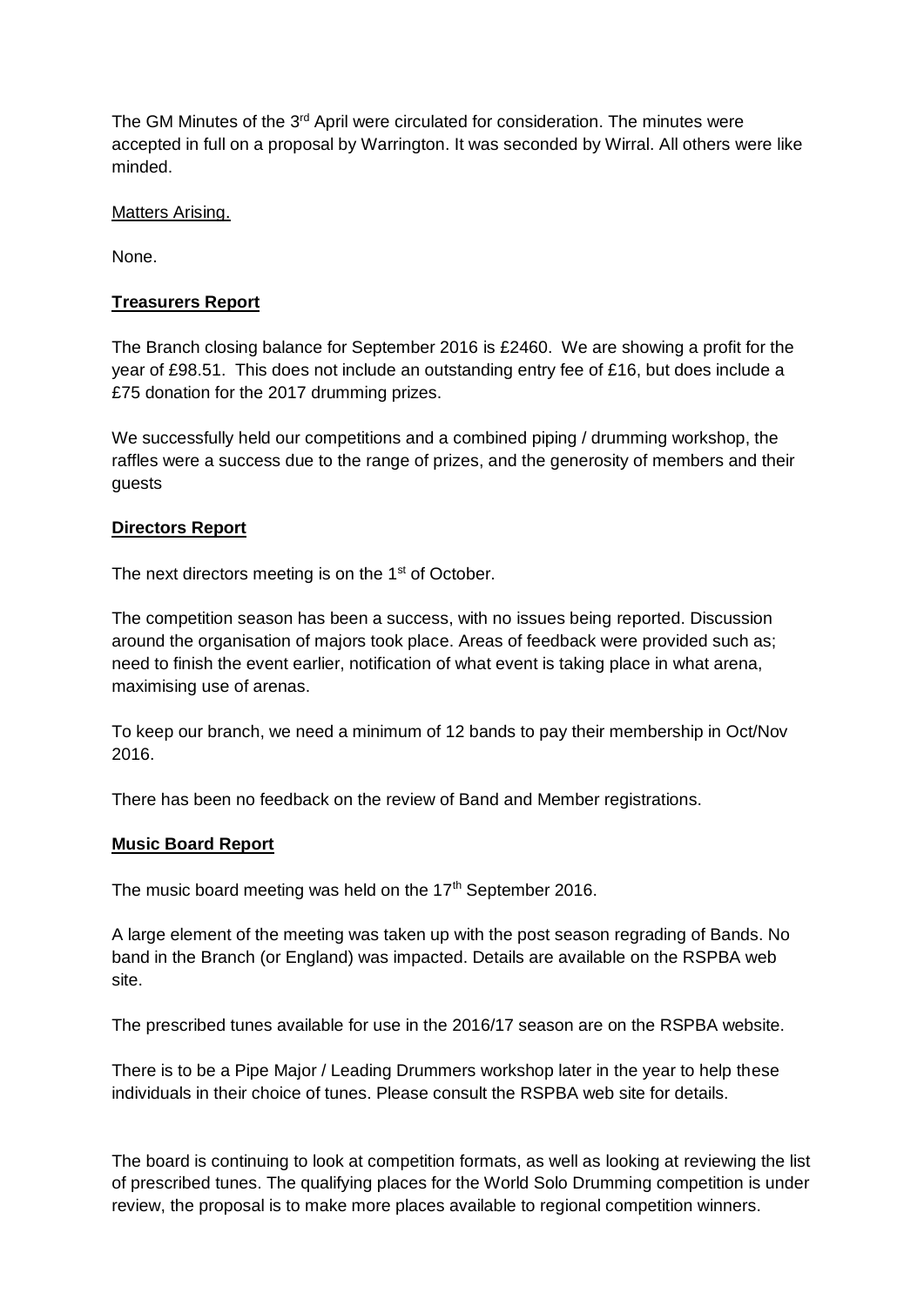# **2017 Branch Competitions and Workshops**

Until another venue is available the branch is planning the events for 2017 based on the availability of St Joseph's, Birkenhead. If you are aware of an alternative venue, please let us know for the next Branch meeting.

The entry forms will be available on the NWE Branch Website.

Trios will be included as part of the Mini Band competition in place of the quartets, allowing more branch bands to participate. Drum Salute competition also included. It is also proposed we run the solo drumming at the same event, reducing the number of times we need to request a drumming adjudicator.

The plan is to run the Solo Drumming, then the Drum Salute, then the Trio Piping and then the Minibands. Judging on the strength of entries in recent years we should be able to accommodate this well enough with the Drumming starting at 10.00am and the Trio Piping/Minibands starting around 1.00pm. If necessary we can run part of the Solo Drumming downstairs in the canteen at the same time as the Trio Piping. Any timing clashes, ie, pipers required to play for drumming and trios at the same time would be catered for.

Once we have confirmed the dates and venue for each event, we will then contact adjudicators.

The events are open to all branches to increase the viability of the events and vary the competition. Within each section of the open competition, confined branch results will also be announced.

£75 (£50 and £25) prize fund available for the Drum Salute.

We were very grateful last year for the help provided by the 103 Regiment Pipes & Drums in stewarding our indoor events. An invitation will be extended to them again this year if they would like to take part.

# **Proposed Dates**

- Solo Piping: Saturday 25th February (St Joseph's, Birkenhead)
- Solo Drumming/Trio Piping/Minibands: Saturday 8th April (St Joseph's, Birkenhead)

To complement the Drumming/Trio Piping/Minibands event and make the best use of the adjudicators while we have them, we are proposing to host Piping/Drumming workshops on Sunday 9th April at Padgate Community Centre, Warrington. Bolton St Andrews has asked particularly for some tuition on reed manipulation / maintenance so we will work this into the programme.

Drum Majors workshop: Saturday 4th March (Padgate Community Centre, Warrington). It will be aimed at going over all the basic routines (stand to attention, about turn, march off,